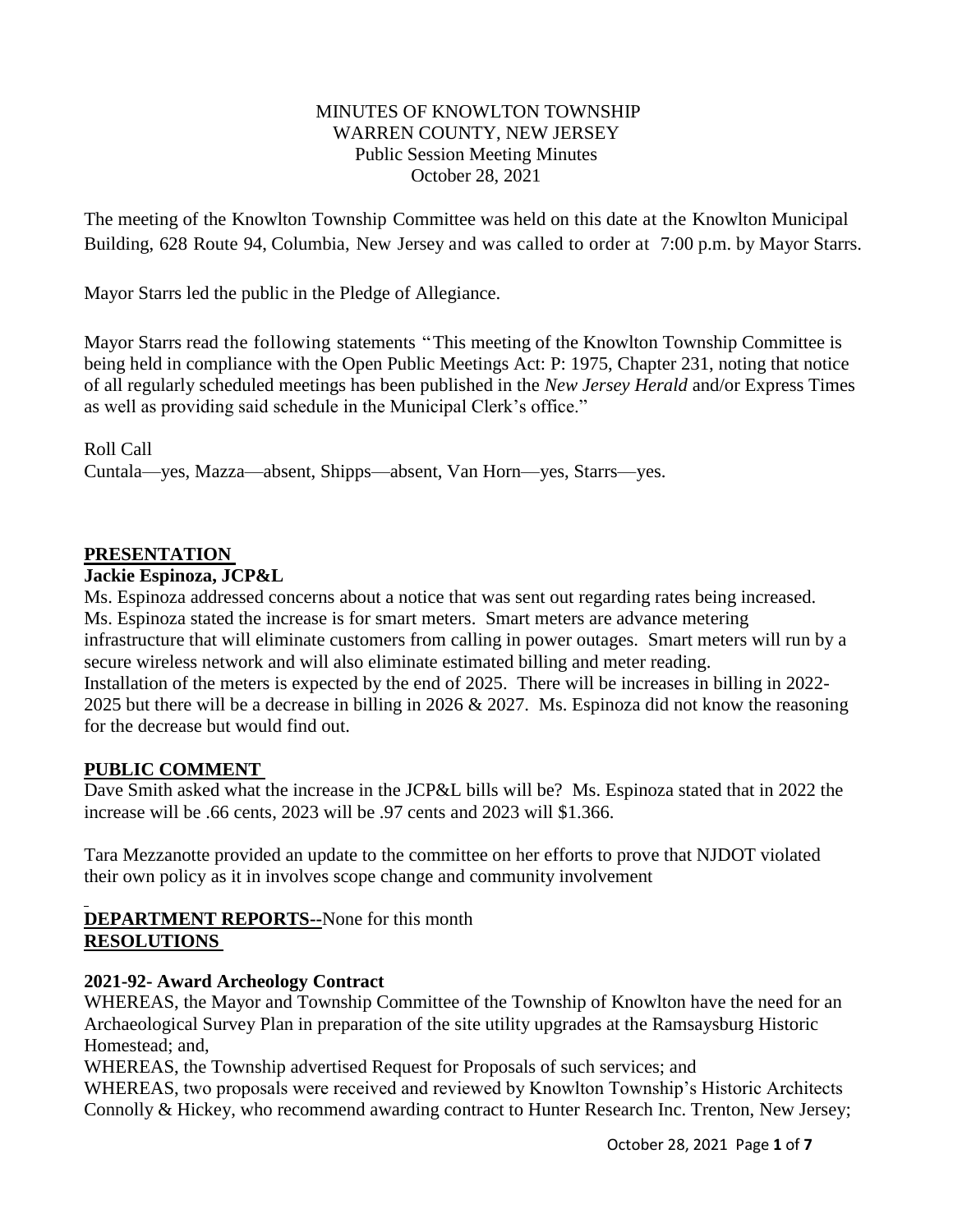WHEREAS, the Chief Financial Officers Certifies has certified that funds are available thru a Grant from the Warren County Open Space, Recreation and Farmland and Historic Preservation Trust Fund: NOW, THEREFORE, BE IT RESOLVED**,** by the Mayor and Committee of the Township of Knowlton, Warren County, New Jersey, that the Archaeological services of Hunter Research, Inc. 120 West State Street Trenton, New Jersey 08608-1185 be retained at a cost not to exceed \$58,425.00:

**Motion made by Cuntala, second by Starrs and approve by roll call vote: Cuntala—yes, Mazza—absent, Shipps—yes, Van Horn—yes, Starrs—yes to Resolution 2021-92.**

### **2021-93- Resolution Appointing Non-Compensated Appointments**

WHEREAS, it is necessary to appoint various persons to fill various positions on boards, committees and commissions and officers of the Township of Knowlton, as required by the various ordinances adopted in connection therewith:

NOW, THEREFORE, BE IT RESOLVED**,** by the Mayor and Committee of the Township of Knowlton, Warren County, New Jersey, on the twenty eighth day October 2021 that the following persons be appointed for terms as set forth:

#### **Knowlton Township Historic Commission**

Hal Bromm as a Class A with a term expiring 12/31/2021 ( 4-year term PB)

Bob McNinch as a Class A with a term expiring 12/31/2022 ( 1-year term)

Ken Metcalf as a Class B with a term expiring 12/ 31/ 2025 ( 4-year term)

Tom Drake as a Class B with a term expiring 12/31/2021 (1-year term PB)

Candice Nattland as a class C with a term expiring 12/ 31/ 2025 (4-year term)

Rita Baragonaas a class C with a term expiring 12/31/2024 (3-year term)

Karin Strom as a Class C with a term expiring 12/31/2024 (3-year term)

Gloria Hardiman as Class C with a term expiring 12/31/2023 (2-year term)

Dennis Melillo as a class C with a term expiring 12/31/2023 (4-year term BOA)

#### **Alternates**

Rick Clarkson term expiring 12/31/2023 (2 years)

Pat Clayton term expiring 12/31/2022 (1 year)

#### **Motion made by Starrs, second by Cuntala and carried to approve Resolution 2021-93.**

#### **2021-94- Resolution Payment of Vouchers**

BE IT RESOLVED, by the Mayor and Committee of the Township of Knowlton, Warren County, New Jersey, that all claims attached are hereby approved as reasonable and proper claims against the Township of Knowlton.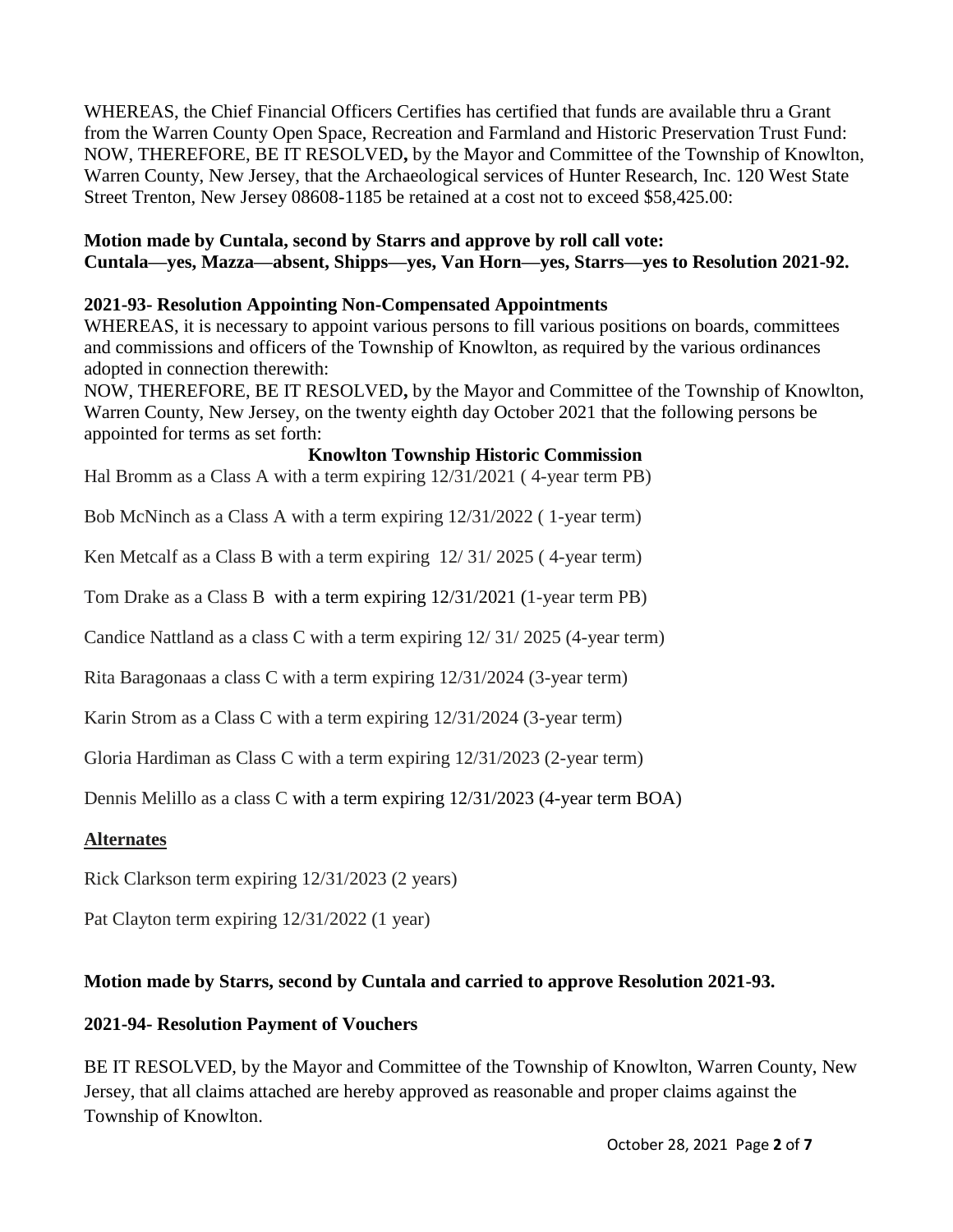THEREFORE, BE IT RESOLVED that approval for payment is hereby given to the Chief Financial Officer to pay said claims, subject to the availability of funds.

**Motion made by Van Horn, second by Cuntala and approved by roll call vote: Cuntala—yes, Mazza—absent, Shipps—yes, Van Horn—yes, Starrs—yes to Resolution 2021-94.**

**2021-96- Resolution Supporting "Municipal Planning Incentive Grant Application" for year 2023** WHEREAS, Knowlton Township has an active Farmland Preservation Program, mostly funded by the State Agricultural Development Committee (SADC); and

WHEREAS the SADC requires a yearly submittal of a "Municipal Planning Incentive Grant Application; and

WHEREAS, the SADC requires the annual application be now accompanied by a resolution of support from the governing body (NJAC 2:76-17A.6(a)3); and

NOW, THEREFORE, BE IT RESOLVED that the Governing Body of Knowlton township hereby supports the "Municipal Planning Incentive Grant Application: for the 2023 funding round.

# **Motion made by Starrs, second by Cuntala and carried to approve resolution 2021-96.**

# **OLD BUSINESS--**No Old Business **NEW BUSINESS**

## **Proposal to Build Warehouses in Knowlton**

Mayor Starrs received an email that she read aloud from an attorney in Warren County who represents a national builder of warehouses who is interested in building a warehouse on an existing property to the rear of the truck stop along route 80. Property is zoned C2, which is planned redevelopment business park, which the attorney believed allowed warehouses. Township Zoning office said that it could be only used as an accessory use in C2 zone. The attorney requested for the committee to amend the ordinance for the C2 Zone to allow warehousing. Mayor Starrs read an email from the Township tax assessor explaining that warehouses are weak ratables, bringing in the least income per square foot, much lower than office complexes and retail establishments. She said she thought it is a poor financial move to amend Knowlton's ordinances, so the best commercial real estate can go to the lowest bidder. Full committee does not want to see warehouses in Knowlton and all agreed to have Mayor Starrs reply not interested.

## **Amending the Soil Exportation Ordinance**

Mayor Starrs asked Attorney St. Angelo about our soil exportation ordinance. It was discovered that a Knowlton business cannot be held liable for taking likely contaminated soil because of the planning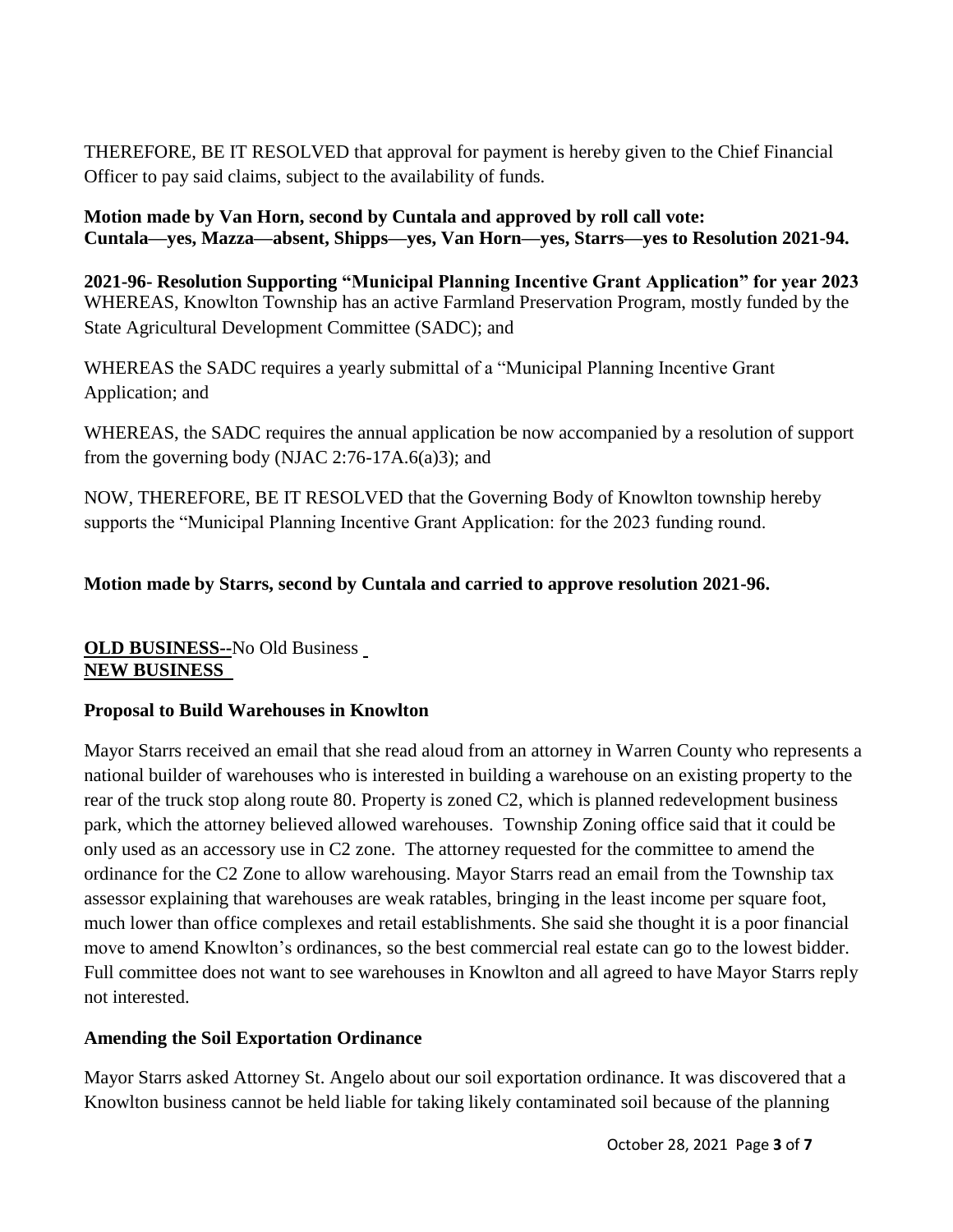board resolution. Attorney St. Angelo suggested combining the soil exportation and importation ordinance into one with the same permitting requirements and similar fines. Committee agreed to have Attorney St. Angelo to present a combined ordinance at a later meeting.

## **NJDOT Route 46 Bridge Replacement Project**

Township Engineer and Mayor Starrs attended a meeting with NJDOT regarding a 2-year project to replace the Route 46 bridge which is expected to start in 2025. Traffic will be one lane each way. NJDOT says no traffic backups are anticipated and there will be a stop sign coming off the ramp instead of a yield. Liberty Trail will also be closed in this area for safety reasons. Mayor Starrs asked if the committee had any questions to bring back to NJDOT which there were none.

## **Defacing of Township Property**

Due to two incidents of graffiti being put on township property at Tunnel Field Recreation Director Dennis Lembeck would like to purchase video cameras.

**Motion made by Starrs, second by Van Horn and carried by roll call vote; Cuntala—yes, Mazza absent, Shipps—yes, Van Horn—yes, Starrs—yes not to exceed \$400 for video cameras.** 

# **Knowlton Representative for the Lower Delaware Wild & Scenic Management Council**

Tara Mezzanotte has expressed an interest on being on the council, which is an unpaid, volunteer position.

Motion made by Starrs, second by Cuntala and carried to approve to accept Tara Mezzanotte as the Knowlton Township Representative for the Lower Delaware Wild & Scenic Management Council.

## **Best Practices Inventory**

Committee reviewed and had no comments.

## **Rabies Clinic**

December 4th, 2021 from 10 am -12 pm at the Knowlton DPW building.

## **Copier/ Printer/ Fax Machine Quote**

Motion made by Starrs, second by Cuntala and approved by roll call vote: Cuntala—yes, Mazza-- absent, Shipps—yes, Van Horn—yes, Starrs—yes to approve the quote of \$3,624.05 for a copier/printer/ fax machine.

## **NJ State Ban on Single-Use Plastic Bags and Straws Takes Effect May 2022**

Effective May 4,<sup>th</sup> a new law will be put in place regarding plastic bags, straws, paper bags and Styrofoam. Municipalities are tasked to enforce this new law along with the NJDEP and Health Dept. Fines can go up to \$5,000 per day. Mayor Starrs would like to send a letter out to all the local business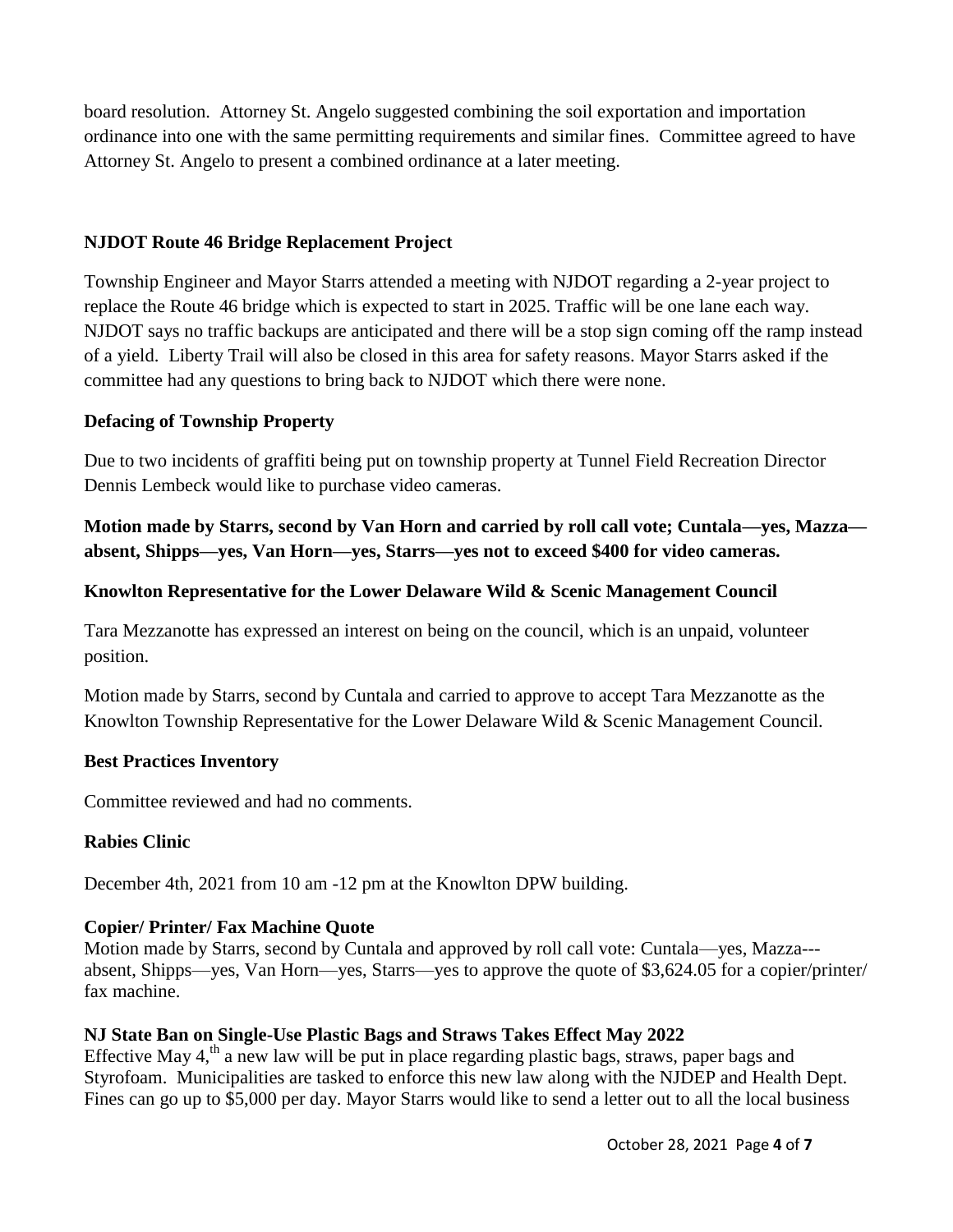in the municipality to give them time to start planning. Committee agreed and Mayor Starrs will prepare that letter.

### **Christmas Tree Lighting**

Friday December 3, 2021 at 7 pm will be the Christmas Tree Lighting

### **Change in Sick Leave Policy**

Deputy Mayor Shipps talked about updating the sick leave policy to provide a doctors note if they call out sick more then once in a work week. Attorney St. Angelo will look into other township policies.

### **DPW Server Connection**

Deputy Mayor Shipps requested for the DPW emails to be backed up to the municipality server. Clerk Shipps explained that the emails are backed up through a cloud-based server.

### **2022 Meeting Calendar**

Discussion took place on having only one meeting a month in 2022. No decision was made at this meeting.

#### **Convex Driveway Mirror**

Resident complained about obstructed sightline coming out of her driveway. The township engineer went and inspected the driveway and suggested a convex mirror be installed and that the township should be responsible for the purchase and installation. Which the committee agreed to do because it was a recommendation from the township professional.

**Motion made by Starrs, second by Cuntala and approved by roll call vote: Cuntala –yes, Mazza absent, Shipps—yes, Van Horn—yes, Starrs to purchase and install a convex mirror per the township's recommendation.** 

#### **Whole-House Reverse Osmosis Filters for Elevated salt levels**

Mayor Starrs explained that a letter was sent out to residents will high salt levels on October 4<sup>th</sup> and read a brief synopsis of the letter. The letter explained the NJDEP recommendation to install whole house reverse osmosis system to these homes for clean water. Cost to install are approximate \$10,000 per home and filter change can be approximate \$1,000. The letter also stated that the installation and one filter change will be paid for by federal funds with ongoing cost will be the responsibility of the resident. Some residents did reach out and requested an information meeting committee agreed to have Mayor Starrs hold the information meeting.

#### **CORRESPONDENCE**

#### **Explore Warren History Trail**

Clerk Shipps read the flyer for this event.

Mayor Starrs also stated that she has been trying to help get the Ramsaysburg homestead power washed but there is no water at Ramsaysburg. Historic Commission member Tom Drake stated that a D2 solution needs to be placed on the boards at the homestead and needs to be sponge washed.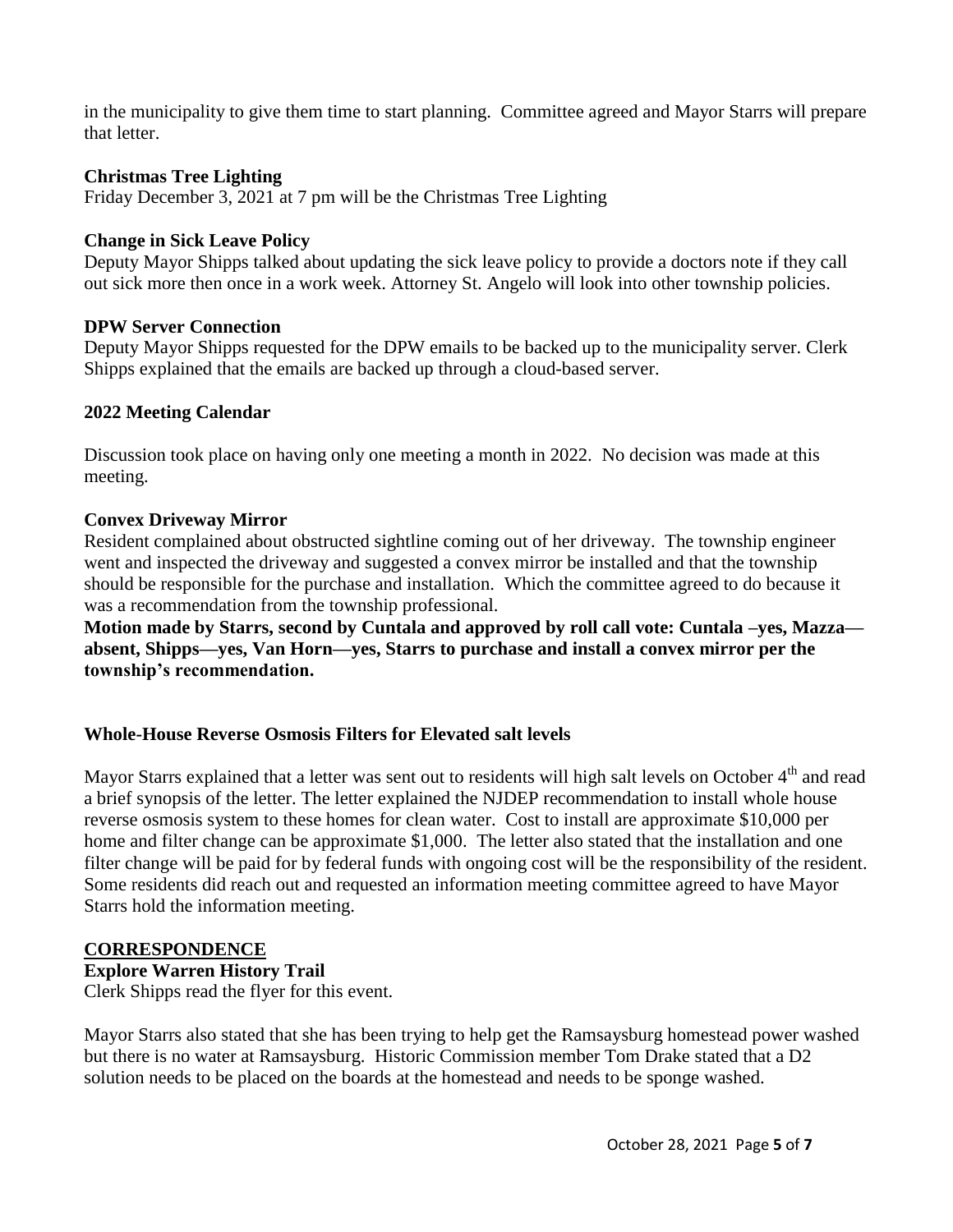Clerk Shipps requested to get quotes for a rodent issue that is at the municipality building for the next township meeting. Clerk Shipps also requested if both bathrooms can be painted.

# **MEETING MINUTES**

## **August 9, 2021 Executive Session Meeting Minutes**

Motion made by Cuntala, second by Starrs and carried to approve August 9, 2021 Executive Session Meeting Minutes.

## **August 9, 2021 Public Session Meeting Minutes**

Motion made by Cuntala, second by Starrs and carried to approve August 9, 2021 Public Session Meeting Minutes

# **August 25, 2021 Special Public Meeting Minutes**

Motion made by Cuntala, second by Starrs and carried to approve August 25, 2021 Special Meeting Minutes.

# **PUBLIC COMMENT**

Tara Zetterberg 13 Susquehanna Lane asked the committee about having an ordinance regarding surveillance camera on residents' property. Attorney St. Angelo will speak to the Zoning officer and also look to see if any other township has ordinances regarding surveillance cameras on residents' property.

Rene Mathez asked about the walkway on Route 46 over the bridge that is part of the trail asked if NJDOT was aware of. Mayor Starrs replied that they are.

Mr. Mathez asked if a wild and scenic resolution was ever passed for the Delaware River? Mayor Starrs will look into the resolution to be passed for a later meeting.

Mr. Mathez also stated that the property behind the truck stop where the warehouse proposal is requiring about is on a hill and also believes that the NJDEP will not allow development there because of habitat considerations.

## **EXECUTIVE SESSION**

# **Motion made by Starrs, second by Cuntala and carried to go into Executive session at 8:35pm 2021- 95 Resolution Authorizing Executive Session**

WHEREAS, the Open Public Meetings Act; N.J.S.A. 10:4-6 et seq., declares it to be the public policy of the State to insure the right of citizens to have adequate advance notice of and the right to attend meetings of public bodies at which business affecting the public is discussed or acted upon; and

WHEREAS, the Open Public Meetings Act also recognized exceptions to the right of the public to attend portions of such meetings; and

WHEREAS, the Mayor and Township Committee find it necessary to conduct an executive session closed to the public as permitted by the N.J.S.A. 40:4-12; and

WHEREAS, the Mayor and Township Committee will reconvene in public session at the conclusion of the executive session;